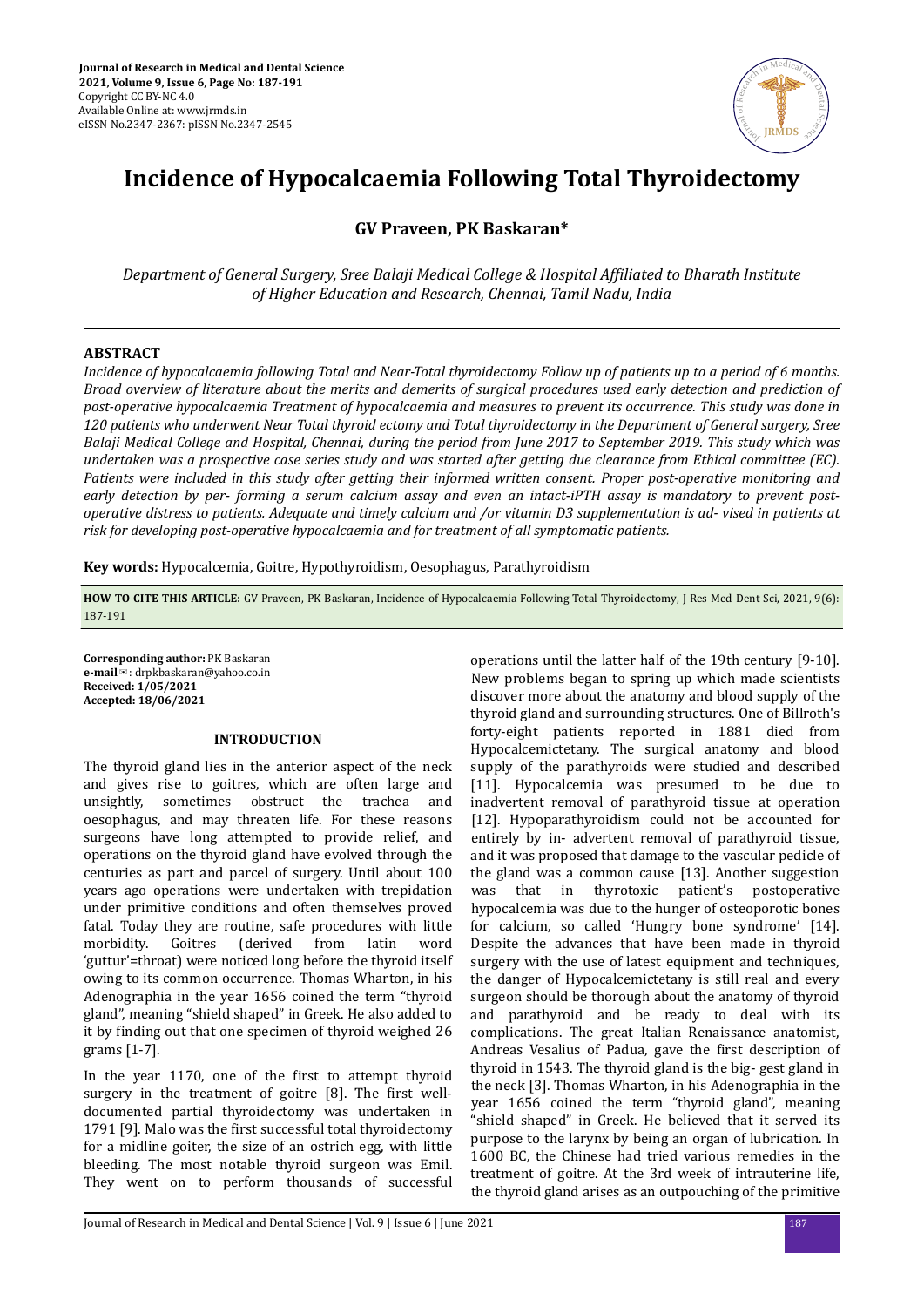foregut. Foramen caecum that is present at the base of the tongue serves as the site of origin for the gland. Medial anlage is formed by the thickening of endodermal cells present at the phar- yngeal anlage. This medial anlage thus formed descends in the neck. At the time of this descent, the anlage remains to be in continuity with the foramen caecum. This connection between the anlage and foramen caecum is through an epithelial lined tube, called the thyroglossal duct [14].

The thyroid follicular cells are formed from the epithelial cells of the anlage, which happens at around the 8th week of gestation. At the 5th week of intrauterine life, the lateral anlages fuse with the medial anlages. At the 11th week of intrauterine life, colloid formation begins. The lateral anlages give rise to parafollicular C cells, which produce calcitonin. These lateral anlages are found to be neuroectodermal in origin. The thyroid gland in an adult, is brown in colour and is bounded anteriorly by the strap muscles. The thyroid gland rests on the anterolateral aspect of the cricothyroid and trachea. The normal gland is firm and weights 20 grams. It is a bilobed structure with both lobes adjacent to the thyroid cartilage. The bilateral lobes are connected in the midline by an isthmus [15].

The isthmus is located inferior to the cricoid cartilage. In about half of the individuals, thyroglossal duct may remain as a fibrous band, called as the pyramidal lobe. In a few individuals, the right lobe may be smaller than the other (7 percent) or may even be completely absent (1.7 percent). The isthmus is absent in about 10 percent of individuals [16]. Laterally, the thyroid lobes are bound by the carotid sheath and sternocleidomastoid muscle. The strap muscles located anteriorly are sternothyroid, sternohyoid, and superior belly of omohyoid. The strap muscles are innervated by a loop of nerves from the cervical plexus, called the ansa cervicalis/ansahypoglossi. The deep cervical fascia splits into anterior and posterior division, which form a loose connecting fascia that envelops the gland.

This dire complication represents a major concern for thyroid surgeons as the consequences of chronic hypocalcaemia are often insidious and potentially severe. Permanent hypocalcaemia is a common cause of medicolegal issue after endocrine surgery.

## **MATERIALS AND METHODS**

This study was done in 120 patients who underwent Near Total thyroidectomy and Total thyroidectomy in the Department of General surgery, Sree Balaji Medical College and Hospital, Chennai, during the period from June 2017 to September 2019. This study which was undertaken was a prospective case series study and was started after getting due clearance from Ethical committee (EC). Patients were included in this study after getting their informed written consent. Inclusion criteria Patients of both sex and any age presenting with enlargement of both lobes of thyroid (includes both benign and malignant enlargement) proved by ultrasound (US) to be nodular & by laboratory investigations (Thyroid function test) to be euthyroid.

Patients excluded were those with contra-indications for surgery and general anaesthesia and those who were not in a euthyroid state. Data on patient's demographics, operative aspects, postoperative recovery, complications (post thyroidectomy hypocalcemia) and results were collected. Patients in this study underwent a preoperative assessment to confirm the diagnosis which included, (1) Full clinical History (2) Clinical examination (3) Fine Needle Aspiration Cytology (4) Thyroid function test (TFT) (5) Ultrasound Neck (6) Indirect laryngoscopy to assess vocal cord status.

All patients included in this study were to be followed up for period of 6 months. Postoperative assessment will include the following: Immediate post-op period: in the hospital looking for numbness and other manifestations of hypocalcaemia along with serum calcium\* on the second post-op day, after one month and after six months. Total Thyroidectomy is complete removal of all thyroid tissue with- out leaving behind any remnant. In our hospital, we currently use total thyroidectomy only in cases suspicious of malignancy and proven cases of Carcinoma Thyroid. The only real argument against total thyroidectomy is the potential for an increased risk of complications. However, there is good evidence to show that with increasing experiences, the use of appropriate surgical technique, and, most important, the quality training of residents, complications can be avoided. The main drawback of total thyroidectomy is the development of hypocalcemia post operatively.

Subtotal thyroidectomy was found to be a better procedure. This was so because lifelong supplementary dose would not be required. With long follow-up of these cases, however, it was observed that nodular goitre often recurs after surgery, and the recurrence rate increases with time. Another study noted a 42% recurrence rate after 30 years of follow-up in a group of 43 patients with multinodular goitre on whom subtotal thyroidectomy had been performed. Postoperative thyroxine suppression is advocated to prevent goitre recurrence. There is another issue of under diagnosed malignancy in cases of multinodular goitre and Graves' disease Subtotal thyroidectomy in this case represents inadequate surgery.

Several studies have shown that total thyroidectomy can be performed with a morbidity rate comparable to that of less radical resections. Reeve et al. considered it a preferred option, as re-operation for recurrent goitre is associated with increased morbidity. There are several other studies that have rein- stated this. Thus, considering all the facts, total thyroidectomy represents the most logical and effective means of treating this disorder, provided the operation is performed by experienced surgeons in endocrine surgery. Currently in our department, both near-total thyroidectomy and total thyroidectomy are done, while the latter is done for cases suspicious and proven for malignancy and is usually combined with a modified radical neck dissection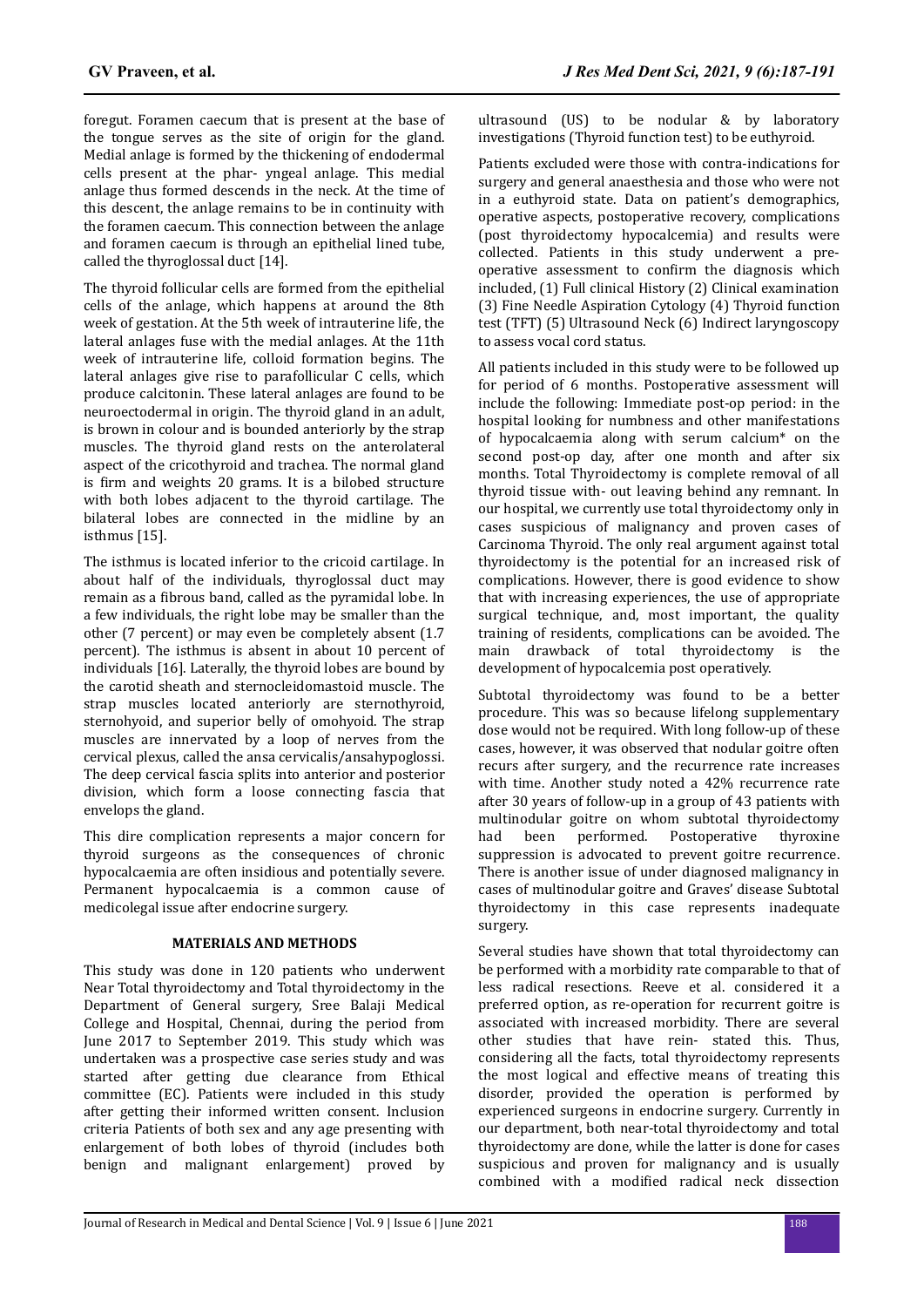depending on the nodal status. The role of exciting the entire gland for treating benign disorders is gaining popular city. In near total thyroidectomy, there is two gram of remnant gland, which makes post-operative I131 scan easier. Hence, completion thyroidectomy can be planned if there is remnant tissue. Permanent or temporary hypoparathyroidism is a well-known complication of total thyroidectomy. There are two main reasons for complications. Parathyroid gland removal is the main cause followed by loss or insufficient vascular supply. Watchful surgical technique combined with spotting of the gland plays a key role. This was done by consultants or under their guidance in my study. So currently in our department we prefer to use near- total thyroid- ectomy over total thyroidectomy for treatment of benign enlargement of both lobes of thyroid.

## **RESULTS**

Results are mentioned in the form of Figures (Figure 1 to Figure 3).



**Figure 1: Sex distribution of study.**



**Figure 2: Hypocalcemia and extent of surgery performed.**



**Figure 3: Post-operative hypocalcemia.**

### **DISCUSSION**

In our study which is a prospective type 120 patients were included over a period of 2 years from June 2017 to December 2019. Regarding the sex distribution in this study, as per Table-II there were 23 males (19.2%) and 117 females (81.8%), thus we can infer those thyroid disorders are overwhelmingly more common in females. But malignancy of thyroid gland was more common in male (60%), probably male gender being in a greater risk for malignancy as per the AGES/AMES Criteria for thyroid malignancies [17]. But the benign disorders of thyroid were more common among females in age group of 20-50 yrs. (60%) as per Table-I. Malignant disorders of thyroid were more common after 50 years of age. The incidence of hypocalcemia in our study was 26 cases out of 120 operated (21.6%). Out of the 26 cases that developed hypocalcemia in our study 9 patients (34.6%) went in for permanent hypocalcemia or hypoparathyroidism which is defined as hypocalcemia persisting after 6 months of surgery, which meant, 35% of 72 patients with transient hypocalcemia went in for permanent hypoparathyroidism requiring lifelong calcium and/or vitamin D3 supplementation [18].

Regarding the distribution of hypocalcemia in our study (Table-III), there is a greater risk of developing hypocalcemia after malignant disorders of thyroid (58% of hypocalcemic patients). Also the rate of conversion to permanent hypocalcemia is 40% in malignancy of thyroid (6 out of 15 patients went in for permanent hypocalcemia after surgery),while the incidence of permanent hypocalcemia is 3% in benign thyroid disorders, out of which 2 cases developed permanent hypocalcemia , which was due to a Near-total thyroidectomy being performed for Toxic goitre and may be as a result of "Hungry bone syndrome" causing the post-operative hypocalcemia where serum calcium is sequestered in bone after the underlying pathology is removed  $[19-21]$ . This can be explained by figure-II which shows the extent of surgery performed and the occurrence of hypocalcemia which is more after more extensive procedures like Total thyroidectomy with/ without modified radical neck dissection. Though the incidence of hypocalcemia after Near Total Thyroidectomy is 11.5% (11 out of 96 operated cases),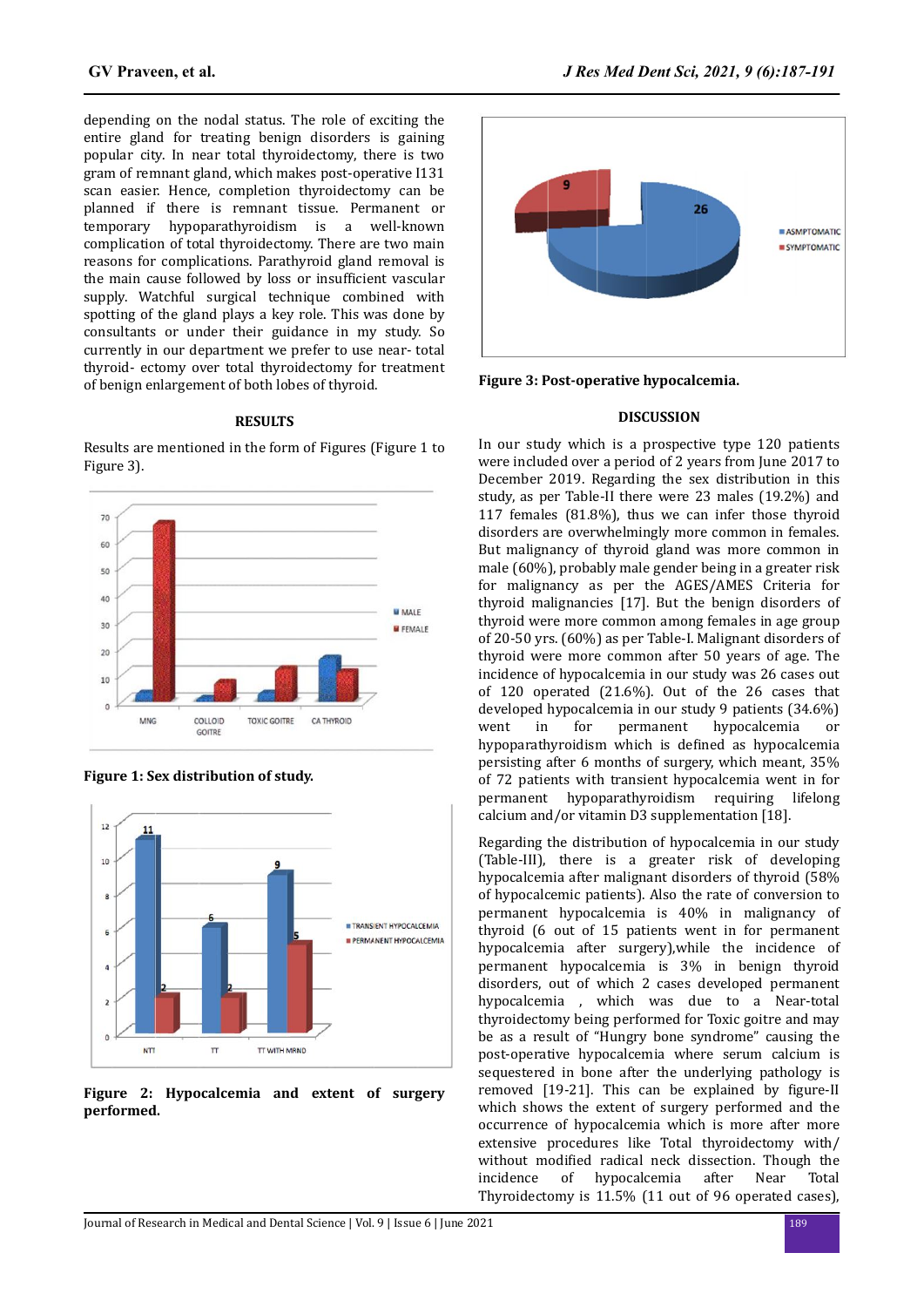this was only a transient post- operative hypocalcemia and only two of these patients went in for a permanent hypocalcemic/hypoparathyroid state which was after surgery for toxic goitre for the reasons mentioned earlier [22].

In addition, the incidence of hypocalcemia following malignant thyroid disorders is more than 50% (62.5%; 15 out of 24 cases.) and out of which 6 patients (25%) went in for permanent hypocalcemia. Finally, as we can see from figure-III out of 26 cases of hypocalcemia recorded in our study only 9 patients (35%) were symptomatic. Among these 9 symptomatic patients we infer from Table-V that the most common symptom occurring in Hypocalcemic patients is paraesthesia's, numbness and myalgia (5 cases) followed by FACIAL SPASMS(4 cases) and CHVOSTEKS SIGN and TROUSSEAU'S SIGN (3 cases each). The re- ported incidence of post-thyroidectomy hypocalcemia varies from 1.6% to 50% when we review literature (90, 91), estimates of the incidence of post- thyroidectomy hypoparathyroidism vary widely, ranging from 6.9% to 46% for transient and 0.4% to 33% for permanent hypoparathyroidism. In a study it is reported that 16% permanent hypocalcaemia after total thyroidectomy, an incidence, which reached to 30% when patients had 74 thyroid cancers [23-25].

In 310 patients with total thyroidectomy in the Chaudhary series, 17 patients (5.48%) had hypocalcaemia, 12 patient's transients, and 5 had permanent hypocalcaemia. A multicenter prospective trial shows 5846 patients undergoing total thyroidectomy revealed an incidence of transient hypo-Parathyroidism of 7. 3% and permanent hypoparathyroidism of 1.5% [26,27]. When we compare the statistics of these authors with ours (transient hypocalcemia-21.6%; permanent hypocalcemia-7.5%), our rates are on the slightly higher side which probably could be due to more extensive surgery performed in our series for a greater number of malignant disorders of thyroid in our study. As regard the underlying thyroid pathology, higher incidence of hypocalcaemia with malignant (25%) and Toxic goitre (11.4%) than that in simple nodular goiter (3.6%) the high incidence of hypocalcaemia in thyrotoxicosis was noted also by Wingert et al reported an incidence of 59% for hypocalcaemia after thyroidectomy for thyrotoxicosis versus 3% incidence after thyroidectomy for simple nontoxic goitre [9]. Many theories developed to explain this high incidence of hypocalcaemia after thyroidectomy for thyrotoxicosis, Golding and Krane noted that in thyrotoxicosis there is increased bone catabolism and it has been demonstrated that the degree of thyrotoxic osteodystrophy increases proportionally with the severity of thyrotoxicosis. Michie et al postulated that the presence of osteodystrophy that excisted after surgery that was called "Hungry bone syndrome" is a possible explanation [28].

On comparison with our series our values are higher (transient hypocalcemia-62.5%; permanent hypocalcemia - 25 %%) again probably due to more

frequency of concomitant radical neck dissections performed along with a total thyroidectomy in our series. According to a study skill and experience of surgeons in performing total thyroidectomies were evaluated and hypocalcaemia was observed in 6.3% of the patients, the incidence being inversely proportional to skill and experience of surgeon [29]. However, a survey by the American College of Surgeons reported an incidence of hypoparathyroidism following total thyroidectomy as 8% [30-33]. In our study the reported incidence following total thyroidectomy is 28% again due to the more extensive procedures performed (neck dissections combined with total thyroidectomy) and due to the absence of utilization auto transplantation of parathyroids in our study. Finally permanent hypoparathyroidism is slightly more frequent in cases of thyroidectomy for hyperthyroidism, thyroid carcinoma, or after previous neck surgery.

# **CONCLUSION**

Postoperative hypocalcemia is the most common and sometimes the most severe and potentially debilitating complication observed after Near total thyroidectomy and Total thyroidectomy. The incidence of hypocalcemia (transient) in our study is 21% and permanent hypocalcemia requiring lifelong calcium and/or vitamin D3 supplementation is 7.5%. So proper planning and meticulous surgical technique with special emphasis in localization and preserving the vascularity of at least one parathyroid gland will go a long way in reducing this complication. We should employ newer techniques like auto-transplantation of parathyroids, use of Ultra sonic shears and enhanced bipolar diathermy which may help in bringing down the incidence of post-operative hypocalcemia.

We can avoid Transient/Permanent hypocalcemia or hyperparathyroidism by trying to look for parathyroid glands in the post-operative specimen, if detected immediate auto-transplantation of parathyroids will reduce the incidence of transient/permanent hypocalcemia following thyroidectomies. Proper postoperative monitoring and early detection by per- forming a serum calcium assay and even an intact-iPTH assay is mandatory to prevent post-operative distress to patients. Adequate and timely calcium and /or vitamin D3 supplementation is ad- vised in patients at risk for developing post-operative hypocalcemia and for treatment of all symptomatic patients. Finally, a proper follow-up schedule is mandatory in all patients undergoing Near-Total Thyroidectomy and Total Thyroidectomy.

## **FUNDING**

No funding sources.

# **ETHICAL APPROVAL**

The study was approved by the Institutional Ethics Committee.